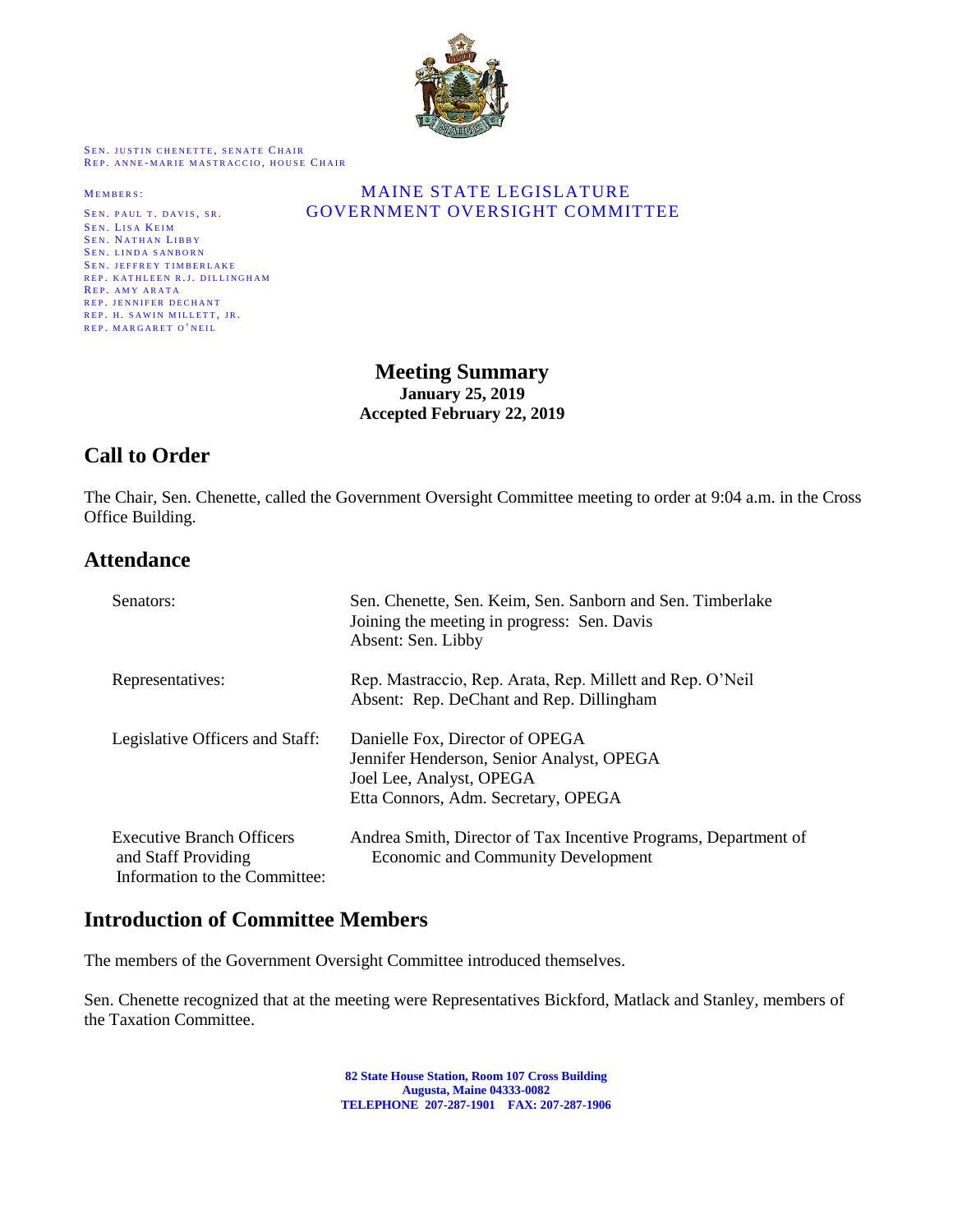#### **New Business**

#### **Presentation of OPEGA Report on Employment Tax Increment Financing Program**

Director Fox presented the Employment Tax Increment Financing Program report. (A copy of the report can be found at [http://legislature.maine.gov/opega/opega-reports/9149.](http://legislature.maine.gov/opega/opega-reports/9149)

Committee members' questions and comments included the following.

Rep. Mastraccio referred to the requirement of employee access to a group health insurance program and asked if the employer just had to offer the health insurance plan or does the employee have to take the benefits? Rep. Mastraccio also asked whether the plans have to be a certain quality or be affordable. Director Fox said that OPEGA does speak to that subject further in the report. She noted that an employee that otherwise qualified under ETIF may prefer a plan that is, for example, offered by their spouse's employer. Whether that employee should be considered to have met the health insurance requirement is something OPEGA points out in the report as an issue the Committee may want to look at.

Rep. Mastraccio thought it was important to note that the ETIF dollars are not an appropriation in the State budget. Director Fox said Rep. Mastraccio was correct. It is a statutory transfer that happens, but it is not an initiative that you would necessarily see in the budget document. OPEGA speaks on that issue further in the report.

Sen. Chenette asked if it was known why the intent was just for profit businesses because the nonprofit sector employs a lot of individuals in Maine. Director Fox noted that OPEGA did not have specific information as to what the program's creators had in mind in 1996 when they limited the program to for-profit businesses.

Rep. Millett asked if once information was entered into the State's AdvantageME accounting system is that information business specific and accessible by the public. Director Fox said the information is not accessible by the public. It is not that information becomes public, it is just the enhanced measures like the physical barriers and close network requirements are no longer applied. Rep. Millett asked if it would be possible under the open checkbook system that the public could ask for aggregate information relative to ETIF and obtain it. Director Fox said she would have to get back to Rep. Millett regarding his question.

Sen. Chenette noted that enhanced security measures are required to keep tax payer information confidential. He asked if that policy was supposed to be in place for all departments and if DECD was not following the policy to protect ETIF data without the enhanced security measure. Director Fox said DECD has different standards that apply based on the statute that governs them. It is not that DECD is not protecting the information from public disclosure, they are. It is that DECD has different levels of protections that are required. Both DECD and MRS are keeping the information confidential, but administratively they have to apply different standards.

Sen. Chenette asked if OPEGA was recommending that the GOC look at something to make it more seamless between OPEGA and the Departments to address the difficulties OPEGA had in obtaining access to information. He recognized that these challenges made OPEGA's evaluation process less efficient and limited what the Office was able to report. Director Fox noted that OPEGA's recommendation suggests the lack of clarity around protections required in maintaining confidential data. The Director said that OPEGA has the authority to access the information, and that OPEGA will err on the side of caution and be careful to abide by what they agreed to maintain as confidential.

Sen. Chenette asked if the highlighting of overpayments and some erroneous records are a reflection of the fact that there is no software or internal system beyond the spreadsheet that the information is recorded in. Director Fox said yes and noted the recordkeeping is done within the existing resources so there is no associated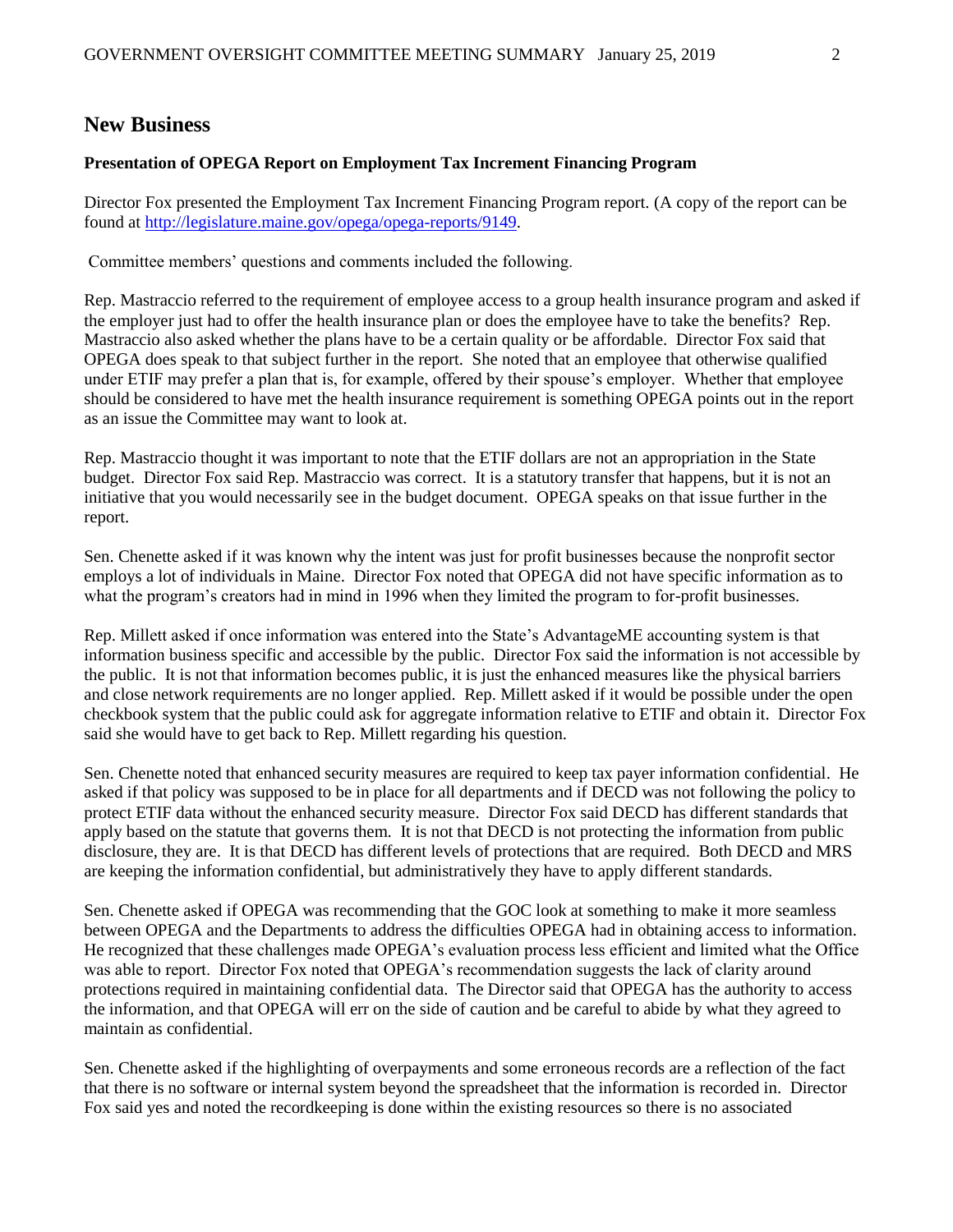appropriation for the administration of the ETIF program. Sen. Chenette asked if there was a way for DECD to share their software or be of any help to MRS. Director Fox noted that MRS and DECD are looking at different things and use the programs for differing purposes. Sen. Chenette asked whether other software existed that they could both utilize to avoid issues. Director Fox did not know if they could find something that would serve both of their purposes and OPEGA did not look specifically at what the solutions were, but that a manual entry system does increase the risks for errors.

Rep. Mastraccio asked about programs in other states where a business gets some benefit, but not as much, if they are in an area where there is less need for development. She thought that was an interesting concept because it is a way to address the areas that they want to address.

Rep. Mastraccio asked if OPEGA had any information about who conducts the in depth analysis in North Carolina regarding targeting geographic areas because there has been previous discussions about how you can do those evaluations up front before you award benefits to businesses. Director Fox said OPEGA has that information and will provide it to the Committee.

Sen. Chenette asked for clarification about whether the report is saying that 13.1% attribution rate applies to the pool of potential applicants or to those participating in the program. Director Fox said the 13.1% is an attribution factor about business decisions to expand, or locate. The attribution factor is based on econometric methods which indicate that a 2% reduction of a business's costs will affect 10% of business decisions.

Ms. Henderson said it was a big effort for OPEGA to decide how to approach getting an understanding of how many participating businesses can be reasonably believed to have hired people because of the ETIF money. Some Committee members may remember when OPEGA did the New Markets project and there were 10 businesses participating in that program. OPEGA went out and spoke to them individually and got a good understanding of what each project was about and what they needed to make it work. Then OPEGA was able to make a judgement about how critical the New Markets money was to making the projects happen. She said the ETIF program is much bigger, benefitting a couple of hundred businesses, and OPEGA could not go out and reasonably speak to all of them. Ms. Henderson said OPEGA did not feel comfortable using a survey and assuming that it would represent the wide range of businesses and circumstances, so what OPEGA did in this case, was turn to the research and to all of the others who have been looking at the data for years. As Director Fox had explained, the economists, in looking at all of the data over a long period of years, came to the conclusions that OPEGA is relying on: that a 2% reduction in costs would cause about 10% of businesses to make a decision based on that reduction. By allowing them a 2% reduction in the costs of their project, their expansion, their hiring, you would cause 10% of them to possibly make a different business decision. OPEGA looked at how much an ETIF benefit represents to a business with regard to the increased payroll costs associated with all the net new employees they are hiring and found that it is close to the 2% in the research, but it is actually 2.6%. When you scale the 2% to the 2.6% that is how OPEGA got the 13.1%.

Ms. Henderson referred the Committee to Appendix B of the report, the literature review that Mr. Lee did and also some of the caveats detailed there. She noted that critics of the econometric method OPEGA relied on have criticized the method as overstating the likelihood that a business is actually changing their behavior in response to the stimulus.

Sen. Keim asked if Ms. Henderson was agreeing that the 13% might be an over statement. Ms. Henderson said for OPEGA's own reasons, the Office believes the estimate is on the high side. Sen. Keim said if the ETIF is affecting 13% of the businesses that apply for the ETIF program, could it also be stated that their decisions are 13% affected. When you make a decision you look at all of your factors so they are all affected by 13% as opposed to only 13% of the businesses, it in fact entered into all of their decision-making. So it is a factor in every business's decision, but only at the rate of 13%. Sen. Keim asked if that would be the same as what Ms. Henderson said earlier if it was stated that way as well. Ms. Henderson said she would have to give that statement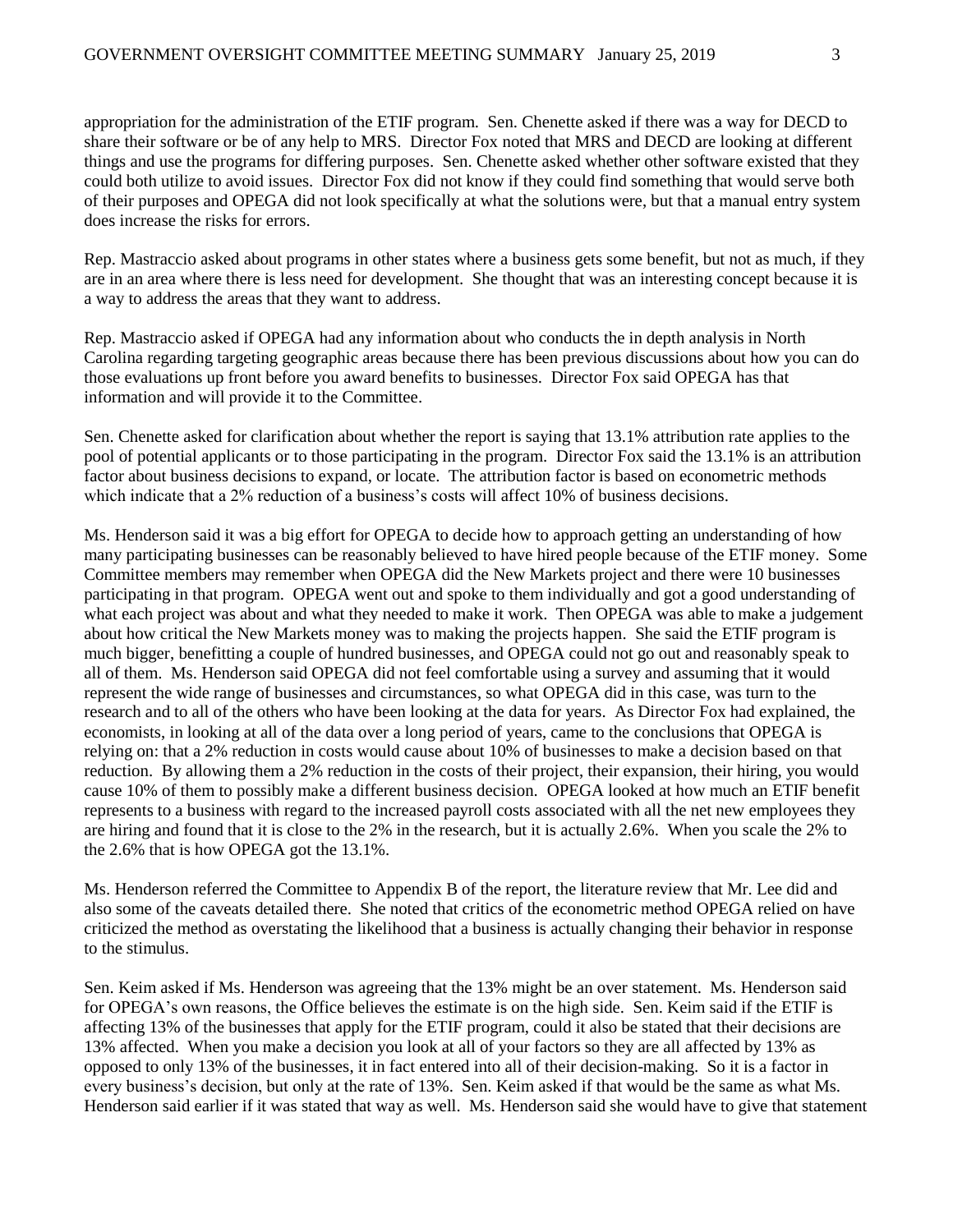some thought because she was not sure it would be that easy a translation. She wanted to make it clear that OPEGA was using information based on years of data, but it is just an estimate. They cannot say, beyond a shadow of a doubt, that it is 13.1%. It is OPEGA's best estimate at this point. OPEGA is saying that based on ETIF's structure, it is the reasonable top bound at this point.

Rep. Mastraccio asked if the State's structure was such that we knew all of Maine's ETIF businesses were in areas of need or under employment it would be a higher percentage that would say they would not have stayed unless the ETIF program existed. She was trying to figure out if the structure of Maine's program is such that it makes it harder to see that the business only expanded because of ETIF, the "but for" and the Pine Tree Development Zones (PTDZ). Ms. Henderson said if Rep. Mastraccio was talking about a different program with different requirements and different targeting, then OPEGA may have chosen not to even apply those methods. They may have chosen a completely different evaluation method to get at how likely is it that it impacted their behavior. In part, OPEGA went to that method because ETIF is broadly available. ETIF businesses can be anywhere and they have to hire some new employees, so there are not a lot of indicators built into the program that provide evidence of such things like financial hardship or that the business was considering relocating in other states or any other things OPEGA might have used as indicators that the program was really necessary to the creation of the jobs.

### **RECESS**

The Chair, Sen. Chenette, recessed the Government Oversight Committee meeting at 10:34 a.m.

## **RECONVENED**

The Chair, Sen. Chenette, reconvened the meeting at 10:46 a.m.

Director Fox wanted to clarify the attribution factor of what the 13.1% represents. OPEGA was tasked with looking at, and finding a way to measure, the number of jobs that have been reported to be created because of ETIF. OPEGA looked at how many we can actually attribute to ETIF since there are a host of other programs and reasons why that job could have been created. Out of all the jobs that have been reported to have been created because of ETIF how many actually were? That is what the 13.1% attribution factor estimates. OPEGA applied the attribution factor to the overall number of reported jobs and that gives an idea of how many you could reasonably estimate to have been created because of ETIF. There are a lot of ways to look at what attribution means and how attribution or behavior can be impacted. OPEGA chose this way to measure that impact, The econometric method was used and that is how it applies broadly.

Rep. Mastraccio asked if it is possible to have a database with all state tax programs in it, because that would make doing evaluations easier. Director Fox was not sure it is just the function of a database but maybe also the way in which the programs are designed. For example, if there was a sales tax exemption associated with a particular program and data is reported, collected, or separated out about the exemption's usage, then we would have data to work with. There are other factors beyond just the creation of a database. Rep. Mastraccio asked if there is a place where all of the tax incentives that a business is taking advantage of come together. Ms. Henderson said that did not exist in Maine, but does in other states. Rep. Mastraccio thought that knowing which states would be good information to have going forward.

Rep. Mastraccio asked if the total ETIF cost reported by OPEGA includes the payments that are made at 80% because they qualify under PTDZ. She wanted to make sure there was not another PTDZ payment. It is just that PTDZ increases the ETIF amount. Director Fox agreed that PTDZ increases the ETIF benefit and that the total reported by OPEGA includes all ETIF payments, including those at the PTDZ rate.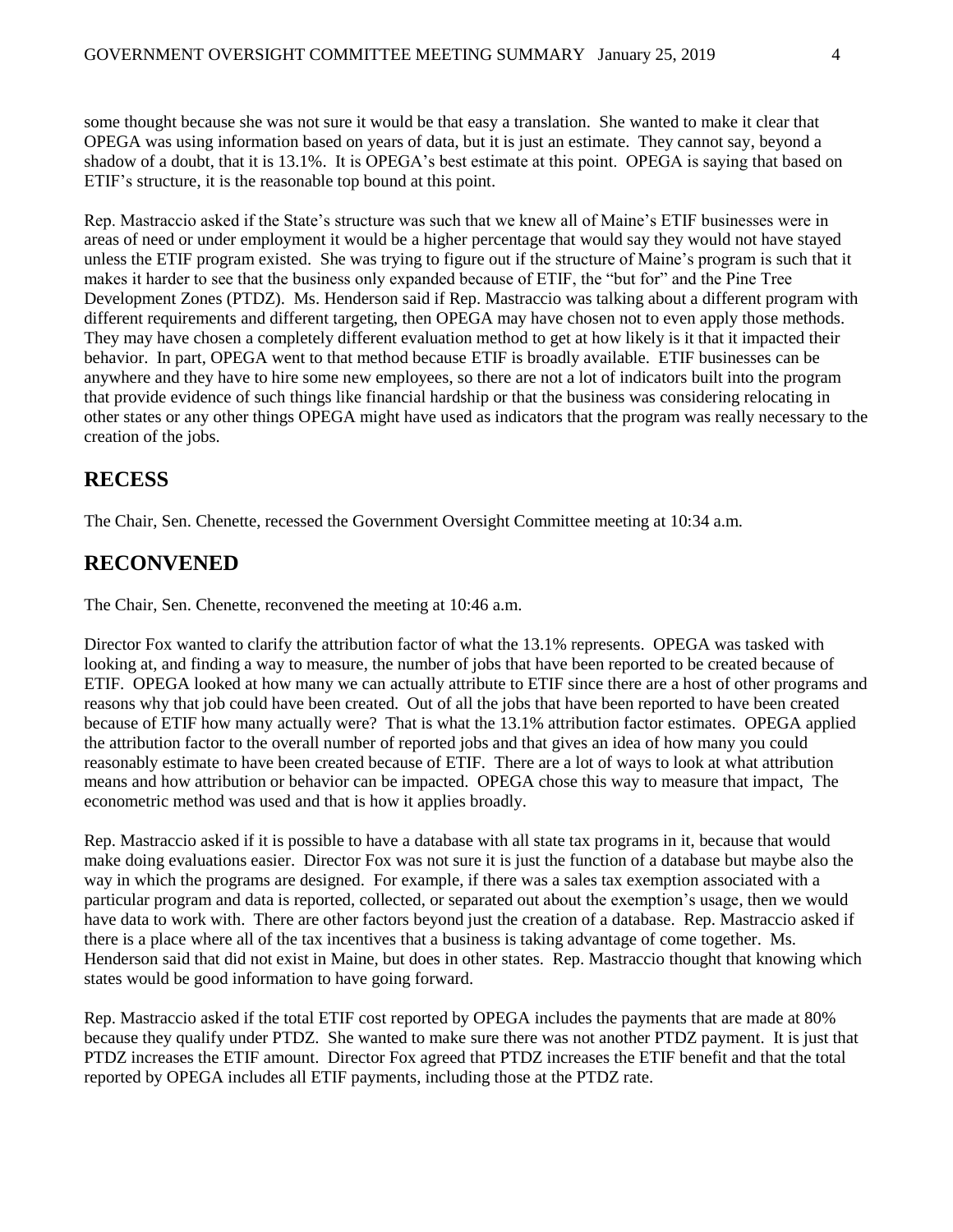Sen. Chenette referred to the reporting requirements and how they could be potentially onerous and discourage eligible businesses from participation and asked if that was because of the application process. Director Fox said it is because of the annual reporting required. In order to maintain your certification as an ETIF business you have to file an annual report. That report informs the process that MRS uses to actually administer the payment. Sen. Chenette asked if it was an on-line system of reporting. Director Fox said DECD has an on-line reporting system via the BDTI data base.

Rep. Arata referred to page 21 of the report where it has the number of direct jobs attributable and asked if the numbers across the line are repeats. Ms. Henderson said they are. Rep. Arata said that is far less than the 54, 844 jobs. Director Fox said the information Rep. Arata is referring to has the attribution factor that OPEGA struggled with. It is not the jobs reported that are associated with ETIF, but using the attribution factor, it can be attributed directly to the establishment and use of ETIF. It is what OPEGA applied the attribution factor to and is what brings it down to the 1,295. Ms. Henderson said there are three different data sets. The roughly 54,000 is all of the jobs that were claimed, including claims for the same job multiple times across ten years. OPEGA counted each time that they were claimed. As Director Fox said, OPEGA took the 54,000, divided it up by year and applied the 13% attribution factor. That is in the Table on page 21 as direct inputs. The 1,295 is a different set. For that, OPEGA took the 54,000 and analyzed it to identify the year when a job actually appeared for the first time. For that year, we considered the job to be net new. What is claimed the next year and the next year it is not a brand new job in those years. It is the continuing claims of the same job. OPEGA came up with the total of net new jobs created per year, then applied the 13.1% to figure out, out of the total jobs that were new, claimed for the first time, what percent may actually be attributable to ETIF benefits. That is the 1,295 figure.

Sen. Chenette asked if the expected increase in property taxes is assuming that a person moved to the State of Maine and purchased property. Director Fox believes it represents the property tax paid by the business and the employees.

Sen. Chenette referred to the comment in the report that the Shipbuilding Facility Investment Credit stipulates that there is an exclusion of other benefits and asked if that was the only one. Director Fox said there were some others that are no longer in existence where the ETIF statute said if you are using these jobs to qualify, you can't use the same jobs to qualify for ETIF benefits, but those are not in effect anymore.

Rep. Mastraccio said even though the Legislature did a lot of work and thought they meant that in the legislation for the Major Business Headquarters Expansion Credit obviously they missed something. The Legislature did it in the Maine Shipbuilding Facility Investment Credit legislation, but didn't in that one.

Sen. Keim referred to the sentence "Likewise, up until State capital improvement districts were repealed in 2003, ETIF statute disallowed any claims for benefits" and what she is questioning in that sentence is what are State tax increment financing districts. Ms. Henderson said OPEGA can report back to the Committee at another meeting what those State tax increment financing districts were. Sen. Keim referred to "Approximately 44% of this impact is due to expected increases in property taxes collected at the local level." She noted that there are TIF districts active at the local level, but in the Report it says they have been discontinued. Director Fox said for this one provision in law that did provide for some tax financing districts that no longer exists, ETIF said you can't use those jobs that were created under that benefit to qualify for ETIF benefits. Ms. Henderson noted that Sen. Keim might be referring to municipal tax increment financing districts, which are alive and well. It is just the State tax increment financing districts that went away. There are no longer State tax increment financing districts, but there are municipal ones and, as far as OPEGA knows, municipal TIFS and ETIF don't have any exclusionary prohibitions.

Sen. Keim asked if the local TIFs would affect the 44% impact on property taxes collected. Rep. Mastraccio said in the municipality you might shelter that property tax, but you are still collecting the property tax. You collect the property tax at the municipal level and then you shelter a portion of it in a place in your TIF district so that the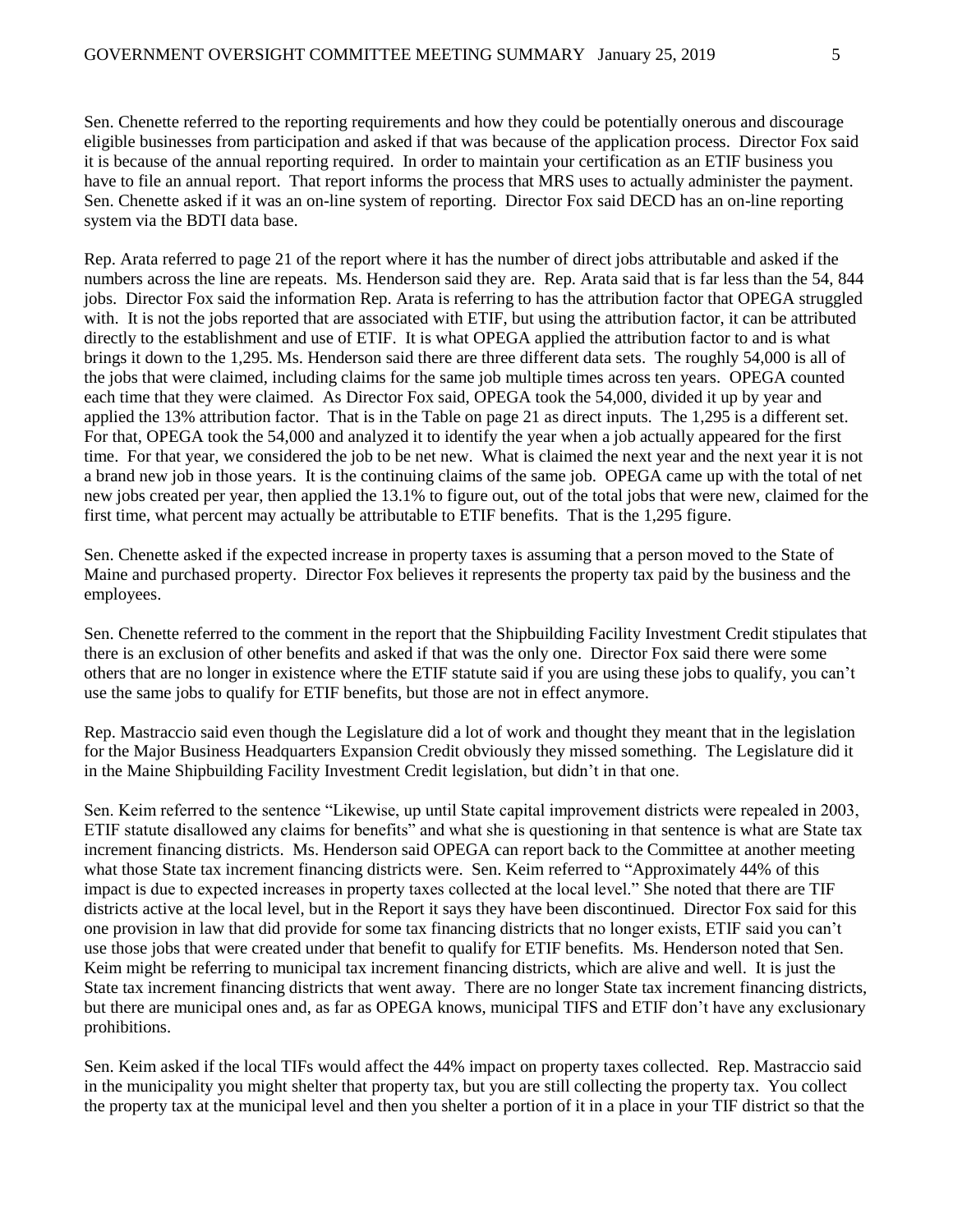State does not include that in your valuation. Director Fox suggested what was being asked is if these municipal tax increment financing districts have an impact on that 44% increase in property tax collections. OPEGA did not look at that specifically for the review, but could check if that is information they could bring back to the Committee.

Sen. Keim asked if the 1,295 new jobs included the jobs that were saved because the business was in economic trouble. Ms. Henderson said they are.

Sen. Chenette asked if OPEGA had the breakdown on the 1,295 jobs so we know which are new and which might be considered retained. Director Fox said when OPEGA got to the number of 1,295, which was after they applied the attribution factor, they did not break that information down specifically to know whether 20% of that 1,295 were from those jobs, but overall of the job years reported, 20% were associated with the financially troubled businesses. OPEGA can identify what percentage of those jobs represented the ones that were not necessarily new, but were counted as new for the business that was in trouble.

Rep. Mastraccio noted that in the Recommended Legislative Action in the report's Recommendation 1 that LD 367, which came out of the 128<sup>th</sup> GOC, passed through both Houses, but died on the Appropriations Table. She has resubmitted that legislation this session and is LD 50. The LD is in the form that it previously went under the hammer and will be heard in the Innovation, Develop, Economic Advancement and Business Committee on February  $7<sup>th</sup>$  at 1:00 p.m.

Rep. Mastraccio said with regard to Recommendation 3 she would like to find out if DECD's study says whether geographical limitations under the PTDZ program should be amended. She assumed that the study was received by the Legislature as required in January. OPEGA will check the status of that study and report back to the Committee.

Rep. Mastraccio hoped someone from DECD will be at the public comment period for OPEGA's ETIF report.

Rep. Arata noted that the amount of money the businesses received is based on the withholding of the employees. She wondered whether this created a disincentive for business to hire people with more allowances and hence lower withholding. She thought it created a conflict. Director Fox said the payment is based on the withholdings that were actually submitted. Elective withholdings are excluded, but Rep. Arata is right, that the basis of the payment is the withholding.

Rep. Arata noticed that other states had the benefit based on gross wages, not withholding, and asked if there was a reason why Maine decided to base the amount of withholding rather than gross wages. Director Fox said that OPEGA did not know the reason for this decision when the program was created in 1996.

Rep. Arata said in regard to confidentiality and detriment to competitors that the competitors do not know that a certain business has the ETIF benefit because it is confidential so would not know that their competitor, who is making cheaper widgets than they are, has an advantage. She asked if that was correct because whoever participates in the ETIF program is confidential information. Director Fox referred to the ETIF report where OPEGA notes that the criteria for the Commissioner of DECD approving an ETIF application is not very helpful and DECD has never denied an applicant. She said that the DECD Commissioner and the State Economist judge whether a proposed ETIF project would result in substantial harm to an existing Maine business. It is not a function of another business saying they are harming me. It is what the Commissioner looks at when reviewing an ETIF application. She said Rep. Arata is right, a business would not know if a competitor was receiving ETIF benefits. Rep. Arata said the confidentiality seems to impact the criteria.

Rep. Mastraccio cited the common assumption, referenced in the report, that any new business is good business. Director Fox said the criteria does say that if the benefits of a new ETIF project outweigh the detriment to another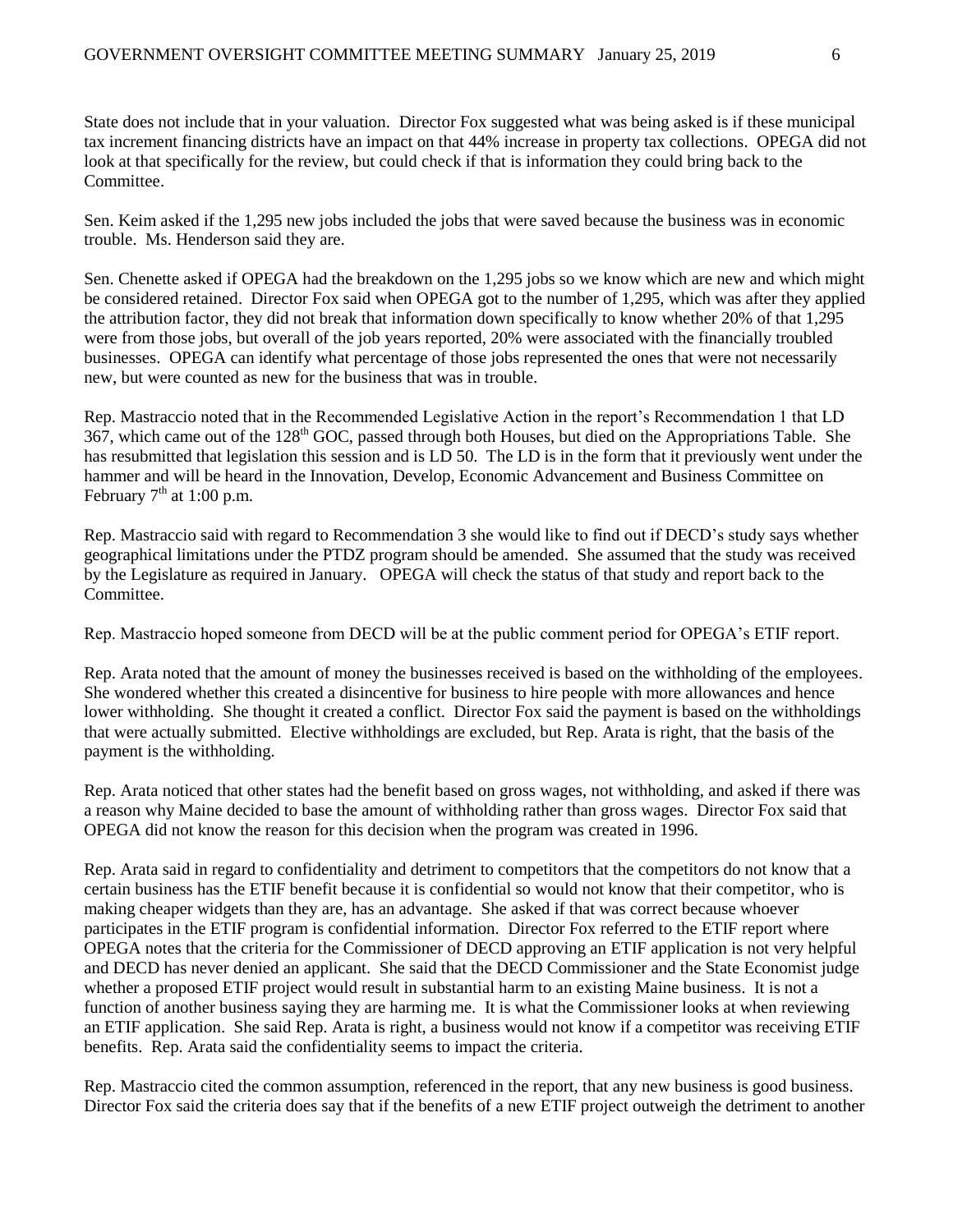business, then under statute the new ETIF project would still be approved. OPEGA heard from those that review the applications, that they have never had to deny an application based on that and could not imagine a circumstance where the positive impact of the jobs would outweigh the negatives to the existing business.

Rep. Mastraccio asked if the Committee could get a list of all the PTDZ and ETIF businesses. Ms. Smith clarified that DECD, in their report to their legislative oversight committee, does indicate the companies that are participating in DECD's programs and an estimate they say they are to invest, the number of jobs and what that payroll amounts to. DECD does not release what a business may get from participation in those programs, but does in fact release the names of businesses who are participating.

Sen. Keim asked to confirm that DECD releases the businesses, but not what they may get. Ms. Smith said DECD is told by statute what to provide for information in the report to the Legislature. In order to protect taxpayer data DECD does not release information about the amount of ETIF benefits a company may qualify for, but DECD does provide a list of the companies who are participating, where they are located, when they got certified and then what they have told DECD their estimated real estate investment, property investment and job creation and what that payroll equates to. Ms. Smith said DECD basically reports the information from the businesses' applications that are not confidential.

Sen. Keim asked if the GOC could get a copy of DECD's list of businesses receiving program benefits and asked if the list contains where the business is located. Ms. Smith is pretty sure that the list that DECD provides does include locations because typically a legislator would want to know which business is in their area. She said DECD's next report is not due until this coming June, but she can provide their report from last year.

Director Fox said one of the points OPEGA made in the ETIF report is that the two agencies, DECD and MRS, who hold this information, disclose it or protect it in different ways. Ms. Smith agreed. Director Fox said that is a challenge for someone trying to get information from MRS with different confidentiality standards than DECD. If you are talking about the program itself, should the confidentiality protections for that program information be uniform regardless of who is holding what records. That may require listing what those records are specifically, but that is what the recommendation in the report addresses.

Ms. Smith said DECD agreed that it would be helpful for DECD to know what information they can give out and still protect data, but be able to provide people with information about who is participating and what they are intending to do.

Rep. Mastraccio said there is also the issue of transparency because as stewards of the tax payers' money, the Legislature needs to be able to know that information. She thought that by statute, DECD had to provide that information to the committee of oversight. Ms. Smith agreed, and said she believes the discussion in the past has been when people have wanted information that DECD has not been willing to give out, and that is where you get into what is confidential and what is not.

Rep. Millett noted that he found the analysis extremely comprehensive, very detailed and well presented. He was interested in the next steps from the GOC's perspective and the affected parties. He thinks, prior to the February 8 public comment period, it would be nice to receive agency responses to the ETIF report's 11 recommendations and maybe the affected stakeholders could therefore, on the  $8<sup>th</sup>$ , comment on them or weigh in on whatever action plan emerges at the GOC level. Not being part of the process in the past, does not know how quickly the Committee can take the information and translate it into an action plan. He was looking to the Chairs for guidance and direction.

Sen. Chenette said today OPEGA presented the ETIF report and a separate meeting date is scheduled for February 8, 2019 for public comment and will also be an opportunity for the Committee to vote on accepting the report. He said the Committee vote is not whether you agree, or disagree, with the recommendations in the report. It is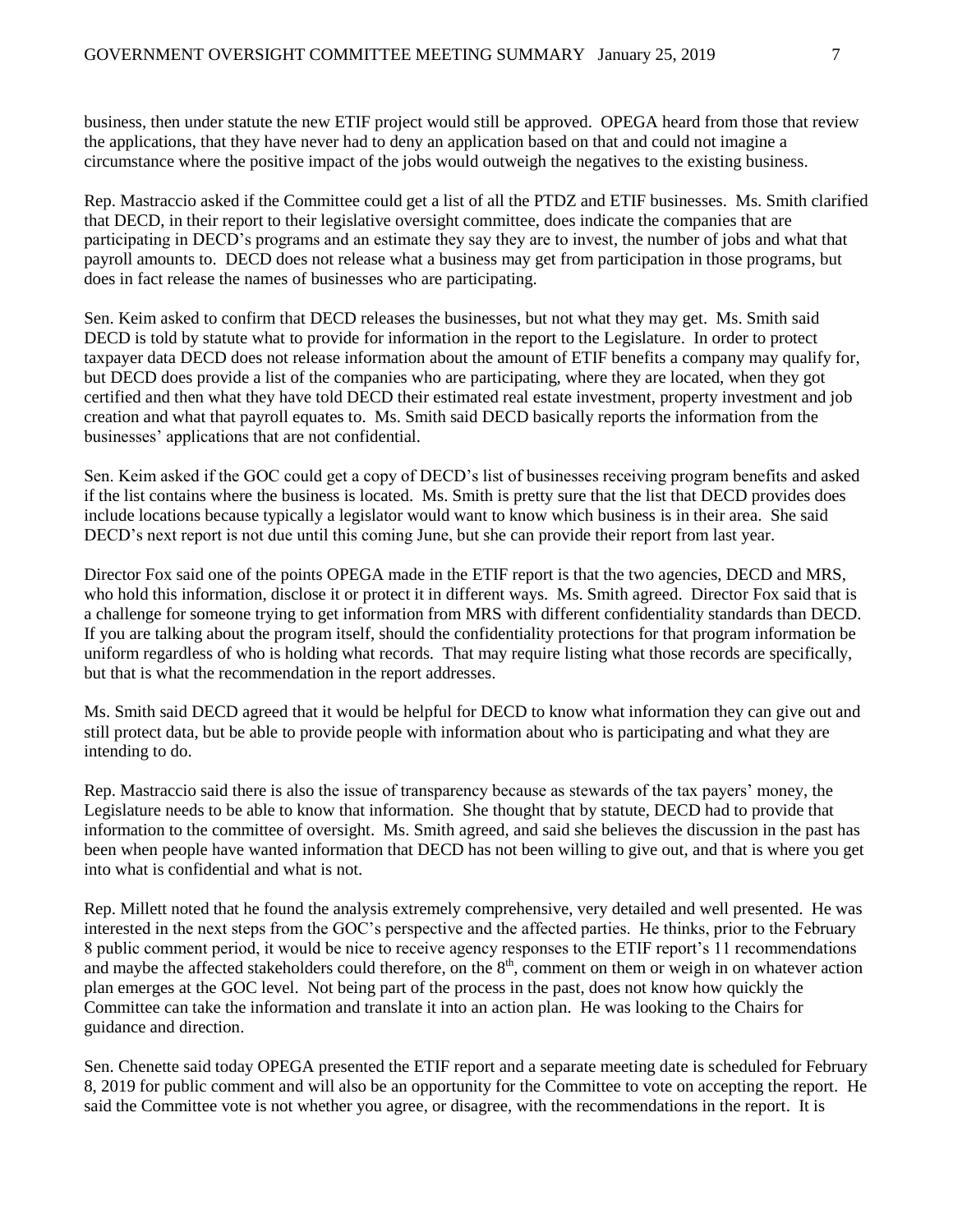strictly about accepting the report from OPEGA. The GOC will also have a discussion about the recommendations and as Rep. Millett stated, hoped to hear the Departments' comments. Sen. Chenette said the GOC may have to vote on what action to take on the recommendations at another scheduled meeting. Some of the report recommendations are based on the Department versus a legislative recommendation so the Committee will have to decide if they want to send a letter to the Department regarding recommended action. He assumed that on either February 8 or 22 that they will have Committee movement if they decide to move in that direction, but depends on what the GOC wants to do as a whole.

Rep. Mastraccio reminded the Committee that the Legislature will be having the public hearing on LD 50. She stated that she thinks the ETIF report would be utilized by any committee that was looking at developing a long range strategy for economic development in Maine. The report recommendations do not just address ETIF, they address all the other programs that Maine uses and hopefully will use all the reports OPEGA has done on tax expenditure programs. In her experience the GOC has addressed report recommendations and will either ask the committee of jurisdiction to come up with the legislation or the GOC will do it themselves. Director Fox reminded the Committee that they have standing authorization to report out legislation and can happen at any time. The GOC does not vote on the legislation, they vote on reporting it out and it goes to the policy committee.

Director Fox thanked the staff at DECD and MRS for their cooperation throughout the review, as well as the Attorney General's Office for their research and guidance with regard to the confidential data and access to that data.

Director Fox said OPEGA is available to any policy committee to present their report, or part of the report, should a committee request a presentation.

### **Report from Director**

No report.

#### **Unfinished Business**

#### **Vote of Committee Rules of Procedure**

No Committee vote was taken on the Rules of Procedure. The Chairs agreed that this will be the first agenda item on the February  $8<sup>th</sup>$ .

### **Planning for upcoming meetings**

Director Fox said the public comment period on OPEGA's ETIF report will be on February 8<sup>th</sup> and a second orientation will be done on the tax review process. There is a role that the GOC plays in terms of how tax expenditures in the whole universe of them get categorized and on what schedule they get reviewed. She will talk to the Committee about what they do and then in later meetings the GOC will actually do that work. On February 22<sup>nd</sup> OPEGA intends to provide the Committee the presentation on the Child Protective Services Special Project reporting on the perspectives of frontline workers that work in Child Protective Services with the Department of Health and Human Services.

Sen. Keim thanked OPEGA for all the diligence that was put into the ETIF report. She asked if OPEGA had information on how much the report cost because thought it was an interesting way to consider, not only when the Legislature implements programs, but the oversight of programs is costly as well. The more programs Maine has the more oversight they have to create to make sure they are implementing them well. It would help the Legislature think about maybe having fewer programs, or marrying some of the programs. That was the intent